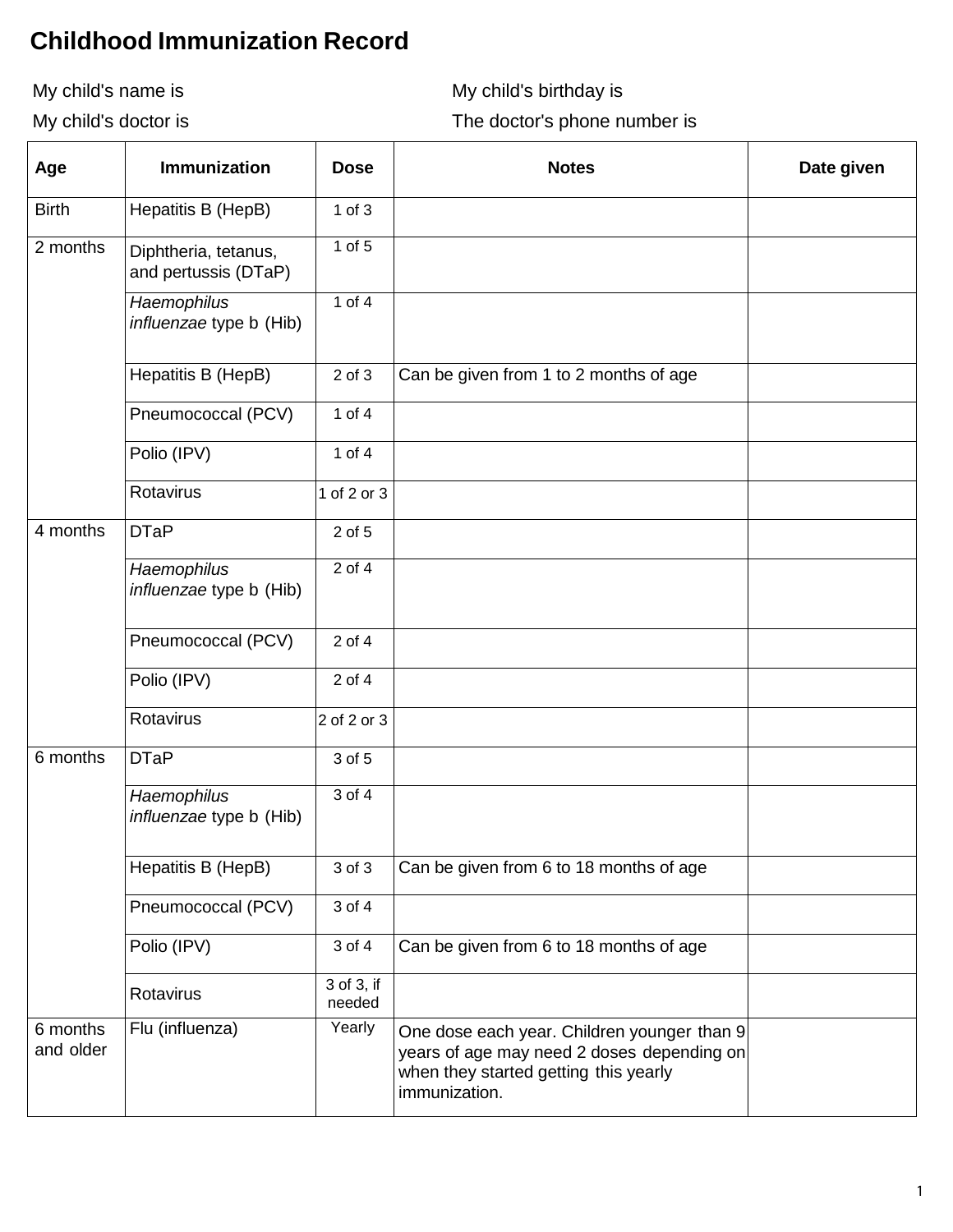| Age                   | <b>Immunization</b>                           | <b>Dose</b>    | <b>Notes</b>                                                                                   | Date given |
|-----------------------|-----------------------------------------------|----------------|------------------------------------------------------------------------------------------------|------------|
| 12 months             | Chickenpox (varicella)                        | 1 of $2$       | Can be given from 12 to 15 months of age                                                       |            |
|                       | Haemophilus<br><i>influenzae</i> type b (Hib) | 4 of 4         | Can be given from 12 to 15 months of age                                                       |            |
|                       | Hepatitis A (HepA)                            | $1$ of $2$     | Can be given from 12 to 23 months of age                                                       |            |
|                       | Measles, mumps,<br>rubella (MMR)              | 1 of 2         | Can be given from 12 to 15 months of age                                                       |            |
|                       | Pneumococcal (PCV)                            | 4 of 4         | Can be given from 12 to 15 months of age                                                       |            |
| 15 months             | <b>DTaP</b>                                   | 4 of 5         | Can be given from 15 to 18 months of age                                                       |            |
|                       |                                               |                | Can be given from 12 months of age, if at<br>least 6 months after the 3rd dose                 |            |
| 18 months             | Hepatitis A (HepA)                            | 2 of 2         | Given at least 6 months after the 1st dose                                                     |            |
| 4 years               | Chickenpox (varicella)                        | 2 of 2         | Given at 4 to 6 years of age; can be given<br>earlier, if at least 3 months after the 1st dose |            |
|                       | <b>DTaP</b>                                   | 5 of 5         | Can be given from 4 to 6 years of age                                                          |            |
|                       | <b>MMR</b>                                    | 2 of 2         | Can be given from 4 to 6 years of age                                                          |            |
|                       | Polio (IPV)                                   | 4 of 4         | Can be given from 4 to 6 years of age                                                          |            |
| 11 years<br>and older | Human papillomavirus<br>(HPV)                 | 1, 2,<br>and 3 | Preferred given at 11 or 12 years of age. Can<br>be given at 9 years of age and older.         |            |
|                       |                                               |                | 3 doses are given within 6 months.                                                             |            |
|                       | Meningococcal                                 | 1 and $2$      | Preferred given at 11 or 12 years of age. A<br>second dose given at age 16.                    |            |
|                       |                                               |                | Teens ages 13 to 18 who haven't had the shot<br>should get it as soon as possible.             |            |
|                       | Tetanus, diphtheria,<br>pertussis (Tdap)      | 1 of 1         | Given at 11 or 12 years of age.                                                                |            |
|                       |                                               |                | Teens who haven't had the shot should get it<br>as soon as possible.                           |            |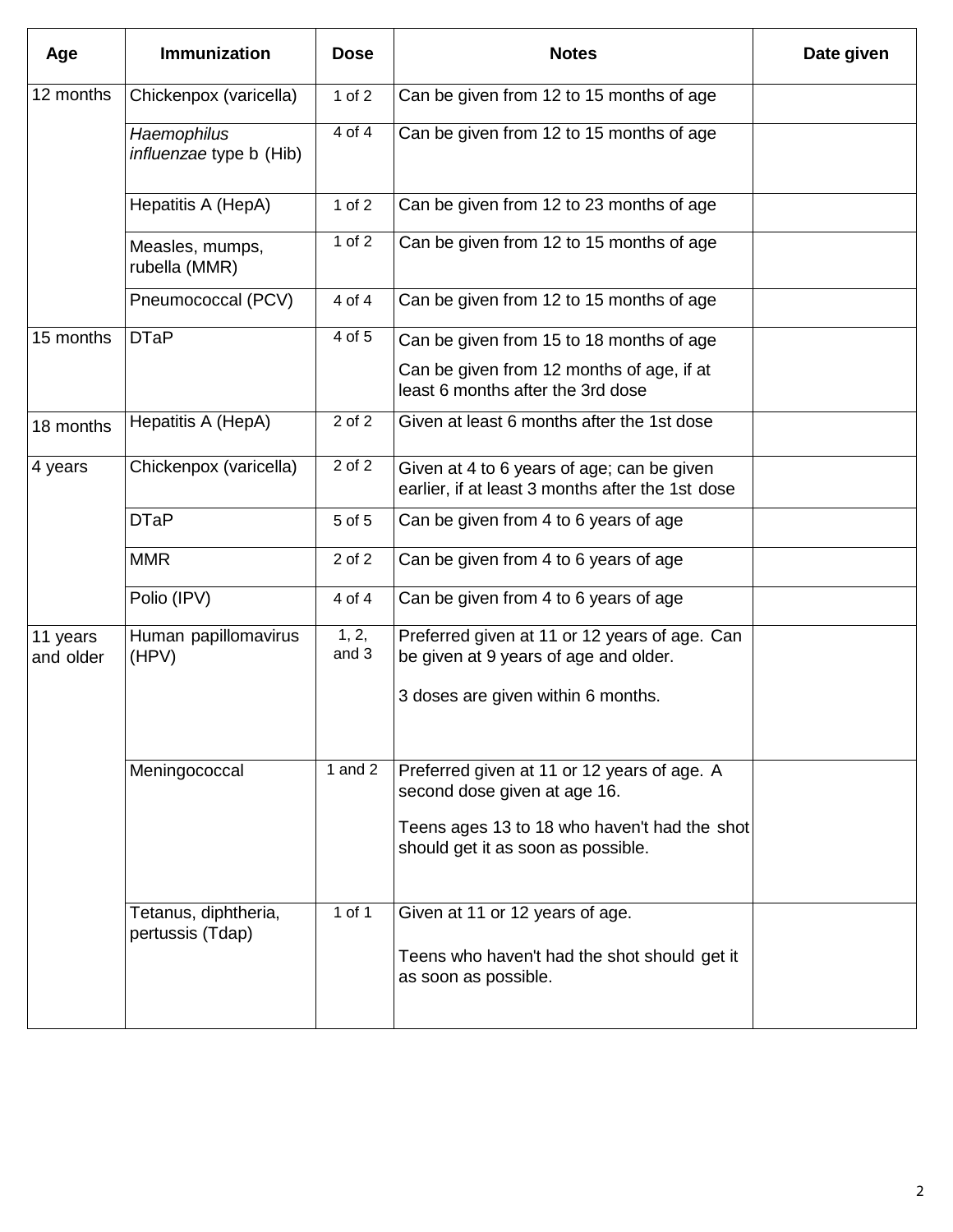## **Other shots**

i Depending on where you live and your child's health, your doctor may recommend other shots. Talk to your doctor about whether your child needs any of the following shots.

| Age                    | <b>Immunization</b> | <b>Notes</b>                                                                                                                                                                                                                                                                                                                                                                                                                                                                                                                                                                                                                                                                                                                                                                                       |  |
|------------------------|---------------------|----------------------------------------------------------------------------------------------------------------------------------------------------------------------------------------------------------------------------------------------------------------------------------------------------------------------------------------------------------------------------------------------------------------------------------------------------------------------------------------------------------------------------------------------------------------------------------------------------------------------------------------------------------------------------------------------------------------------------------------------------------------------------------------------------|--|
| 2 years<br>and older   | Hepatitis A (HepA)  | Your child may need this shot if he or she has not already had the vaccination<br>series and:<br>• Hepatitis A is found in your area.<br>. You and your child travel to countries with a high rate of hepatitis A. These<br>include Mexico and countries in Central or South America, the Caribbean,<br>Asia (except Japan), Africa, and eastern Europe.<br>• Your child needs medicine to help the blood clot.<br>Others at risk for hepatitis A include people who use "street" drugs, men<br>who have sex with men, and people who work with animals that have the<br>disease or who work with the hepatitis A virus in a lab. If your child has<br>contact with these groups of people, your child may also be at risk.<br>Two shots are given. The two shots must be at least 6 months apart. |  |
| 2 years<br>and older   | Pneumococcal (PPSV) | Your child may need this pneumococcal shot when older than age 2 if he or<br>she:<br>• Has sickle cell disease.<br>• Has a damaged spleen or has had the spleen removed.<br>• Has a disease or condition that affects the immune system, such as<br>diabetes or HIV.<br>• Takes medicine that affects the immune system, such as chemotherapy or<br>corticosteroids.<br>• Has a long-lasting disease, such as heart disease, lung disease, kidney<br>disease, or diabetes.                                                                                                                                                                                                                                                                                                                         |  |
| 6 weeks to<br>10 years | Meningococcal       | Your child may need at least 2 shots before age 11 if he or she:<br>• Is in an area where an outbreak has occurred.<br>• Has a damaged spleen or has had the spleen removed.<br>• Has certain immune system problems.<br>• Travels or lives in areas of the world where meningococcal disease is<br>common, such as certain parts of Africa or Saudi Arabia during the Hajj.<br>Talk to your doctor about whether booster shots are needed.                                                                                                                                                                                                                                                                                                                                                        |  |